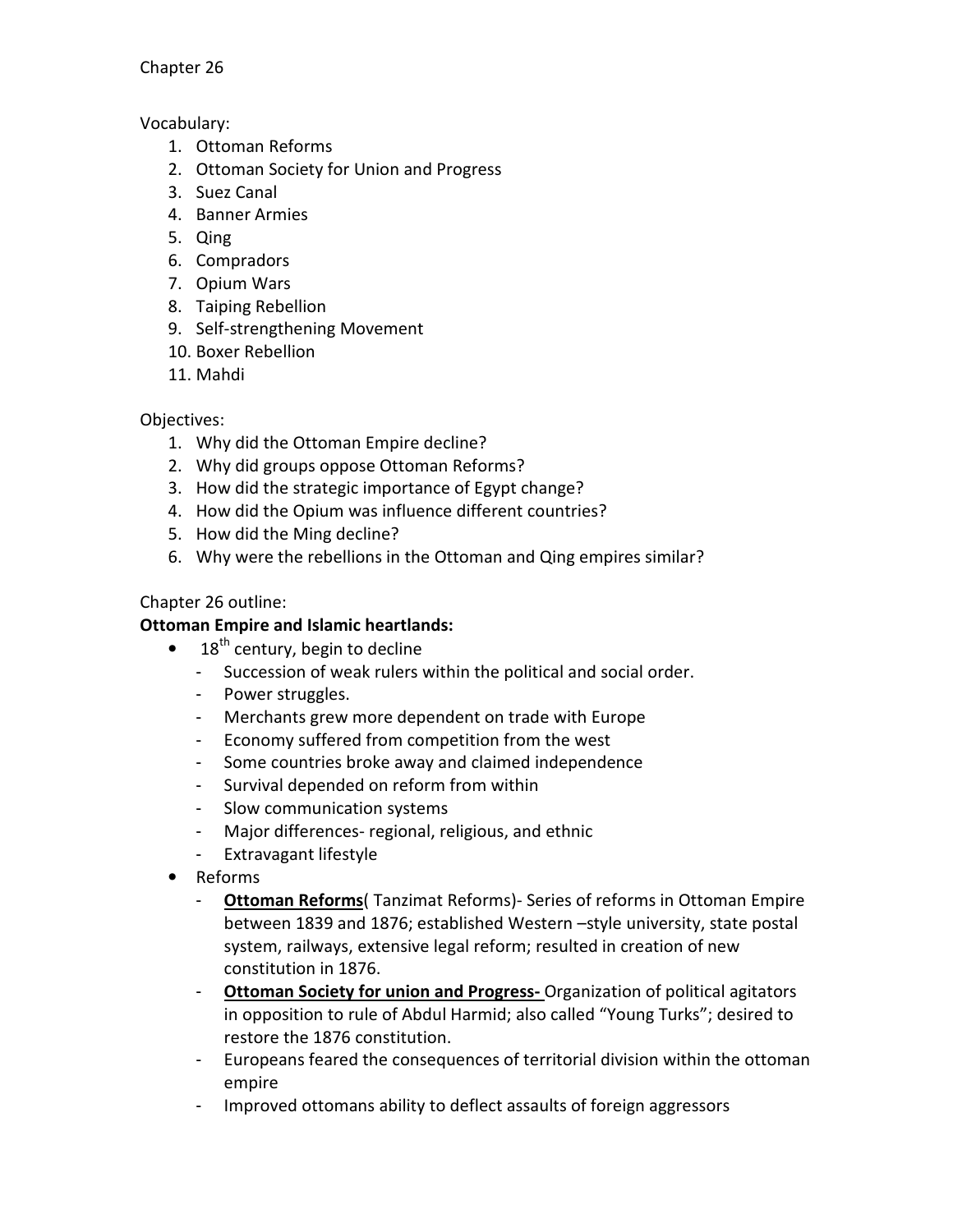- Reforms based on Europe: university education, communication systems, railways, newspaper, techniques and weapons
- The ottoman were very vulnerable to Europe
- Europeans eventually took over Egypt
	- Egypt left very vulnerable
	- Egypt began to rely on the west- all goods came from the outside except for cotton
	- Europeans created the Suez Canal
		- o Facilitated trade in Indian Ocean
		- o Began controlling finances and economy
		- o Changes in Trade
- The Sudan
	- The British were drawn into the disorder
	- Egypt won a small portion of their land
		- o Egypt tried to abolish the slave trade under British rule
	- Leader founded- Mohammed Ahmed
		- o Religious figure known as Mahdi
		- o Claimed Jihad

## Rise and Fall of the Qing Empire in China

- Weakness of the Ming empire
	- Enabled Manchu (Qing) to seize control of China
	- Banner Armies- Eight armies of the Manchu tribes identified by separate flags; utilized to defeat Ming Empire and establish Qing Dynasty
- Manchu
	- Wanted to preserve Chinese political systems and society
	- Unlike the Mongols, Manchu reinstated the examination system and had sons educated in the Chinese classics
	- However, social gap between rural gentry and ordinary peasants and laborers formed
	- Compradors- Merchants who enabled china to be connected to the rest of the world
- Decline of the **Qing** empire
	- Failing bureaucracy (internal problem)
		- o Merchants and poorly educated landowners became members of the bureaucracy (hadn't received proper education)
	- Cheating on the exams became prevalent
	- Needed innovation and technology to increase productivity to support increasing population
	- Opium Wars
		- o Chinese realized that opium was a major threat to the economy and social order
		- o British ordered Chinese to stop anti-opium campaign
		- o Beginnings of the Opium War